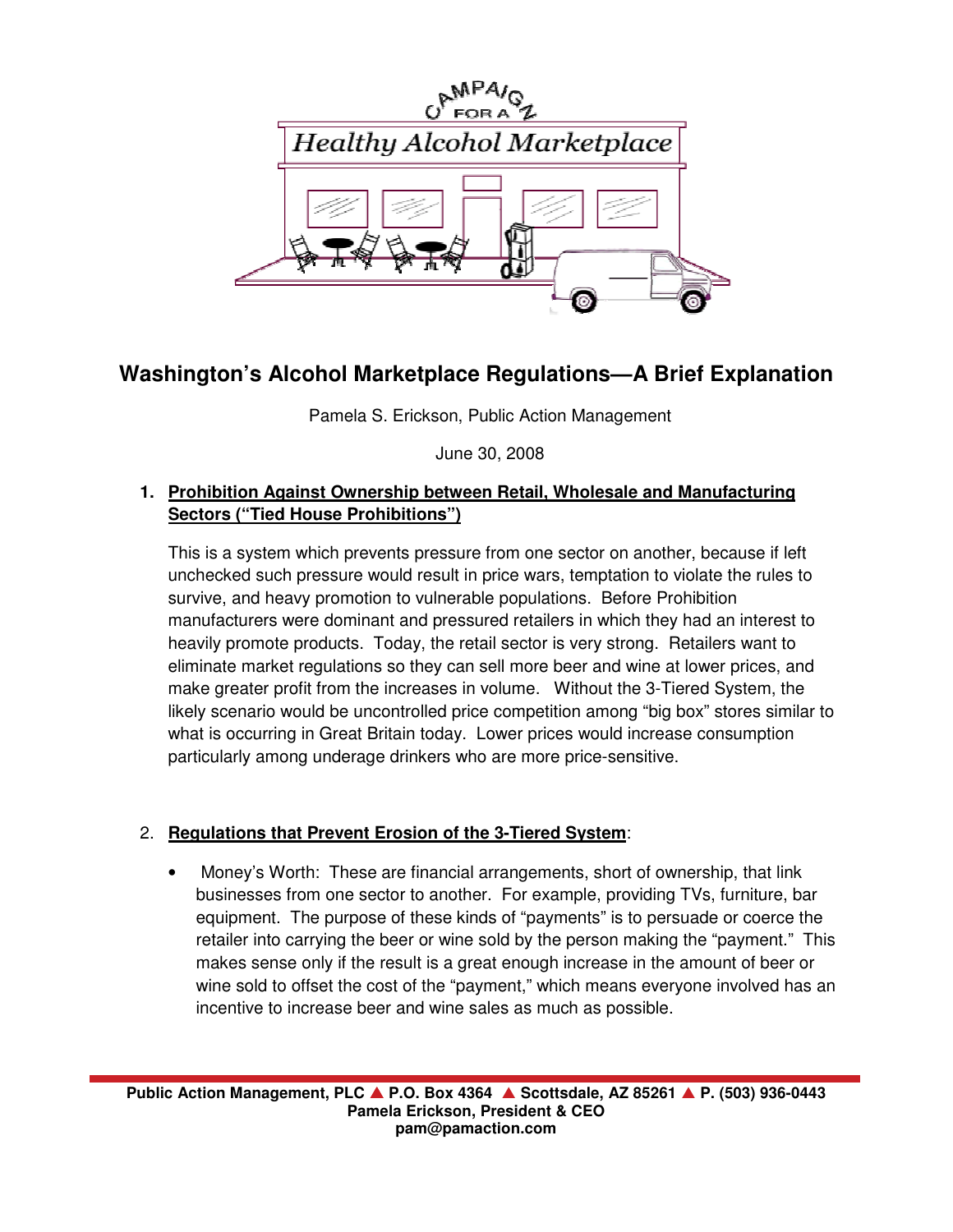

- Credit: Provision of credit can be a powerful connection between sectors. It creates great potential for the creditor to exert unreasonable pressure on the debtor. This kind of pressure does not occur when the retailer gets credit from a bank or a credit card company.
- Use of Common Carriers, Central Warehouses, Retail to Retail sales: These regulations prohibit a retailer from performing a distributor's function. If a retailer were allowed to transport their own product from a manufacturer, store it in a central warehouse and sell to other retailers, they would be acting as a distributor and the 3- Tiered System would be meaningless. Keeping track of product and collecting taxes would be much more difficult, and the temptation to cheat on the system would be much greater.

#### **3. Price Supports:**

Since a primary purpose of marketplace regulation is to keep large quantities of cheap alcohol from creating social harm, price supports are very important.

- Minimum mark-up—prevents cut-rate prices
- Prohibition against selling below cost—prevents alcohol from being a "loss leader"
- Ban on volume discounts—discourages the "spend less, drink more" approach to marketing, and discourages retailers from trying to increase profits by pushing large quantities of cheaper products.
- Uniform pricing—distributors must sell to all at the same price; this prevents large retailers, or others who might want to maximize their profits by selling the most beer and wine possible, from negotiating lower prices (which would be another way to get volume discounts)

## **4. Enforcement, Tax Collection and Product Tracking:**

• Price posting (changed due to Costco case)—makes enforcement cost-effective. By posting prices, one can readily determine compliance with price regulation. Otherwise, expensive audit investigations would be necessary. (Prices are now submitted to the Washington Liquor Control Board in confidence.)